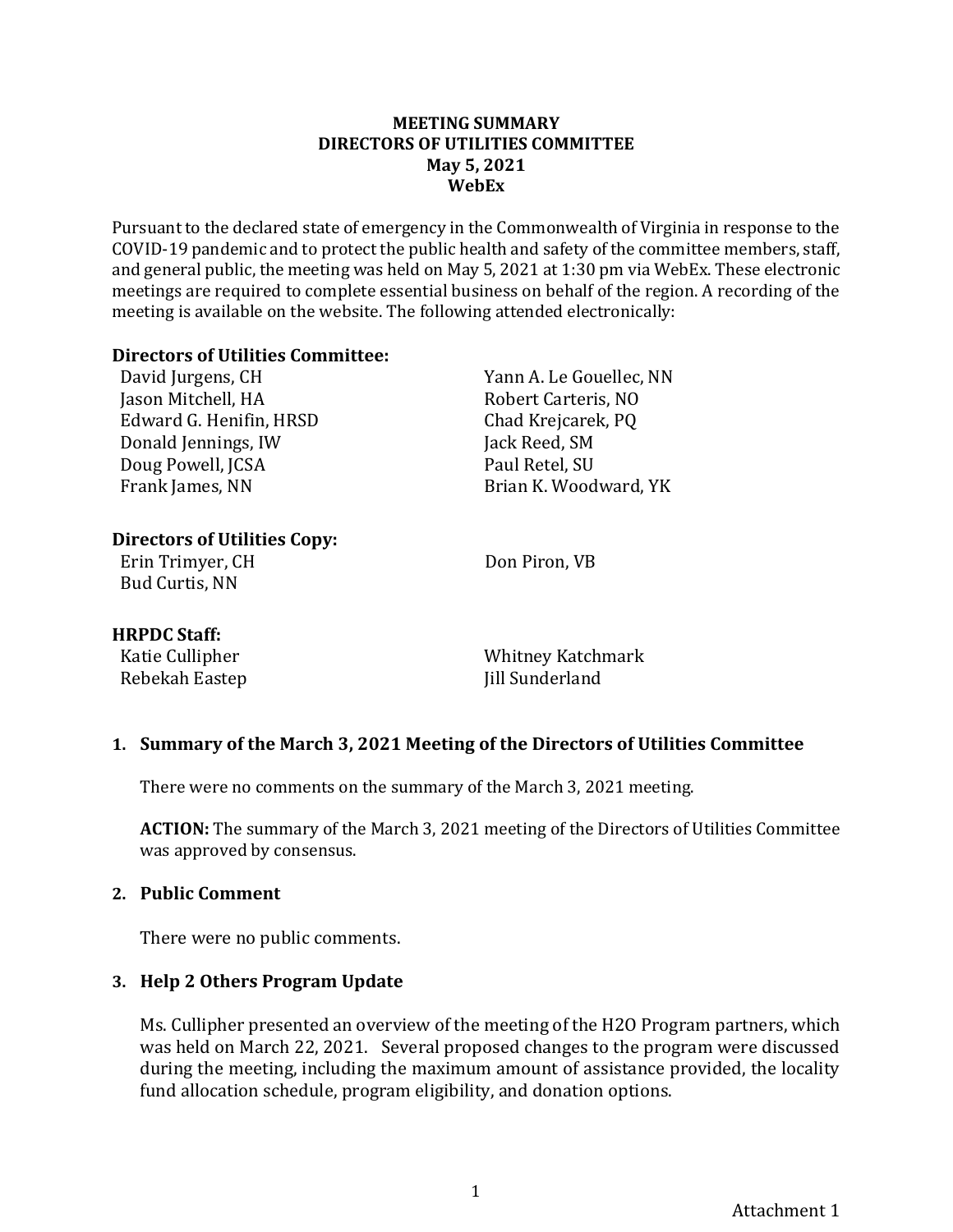The Program Partner meeting was well-attended and included representatives from various offices of the Salvation Army, HRSD, the Cities of Norfolk, Suffolk, and Virginia Beach, the James City County Service Authority, and Newport News Waterworks. The Partners asked the Directors to consider the following changes to the program:

- Increase the \$250 assistance threshold
- Move local allocations from quarterly to every other month
- Make those who fall at or below the poverty guidelines eligible
- New strategy for giving instead of donation envelopes

The Directors noted that the maximum assistance threshold had not changed since the beginning of the H2O program and agreed to increase the amount from \$250 to \$500. They also supported changing the local allocations from quarterly to every other month, which will help prevent suspending referrals between distributions.

The H2O Program was designed to provide one-time assistance to customers who are experiencing a hardship, and after some discussion, the Directors noted that the funds available are not sufficient to address poverty challenges. They agreed to keep the program eligibility requirements as they are.

Program donations have significantly increased since HRSD implemented the online bill pay donation enhancement in November 2019. The "add a little extra" campaign has been very successful. HRSD is exploring alternatives for paper check contributions instead of using donation envelopes, which are expensive to produce. The online contributions have been so much more successful than collecting paper check contributions that the Directors support moving away from paper donations altogether. They agreed to distribute one bill insert, which will explain how donors can make online contributions. The Directors discussed promoting the campaign through their social media platforms, and Ms. Cullipher noted that the HRPDC will provide a media toolkit with materials that are ready to share.

**ACTION:** The following changes to the H2O program were approved by consensus: 1) increase the maxium assistance threshold from \$250 to \$500, 2) change the local allocations from quarterly to every other month, and 3) phase out the paper donation program using a one-time bill insert to inform customers.

### **4. Federal Infrastructure Funds**

The federal government is making significant investments in infrastructure and the Congressional delegation has requested input on regional priority projects across many sectors. Ms. Katchmark suggested developing a short list of projects so that we could easily respond as a region if asked. It is important to add water projects to the conversation that is often dominated by transportation and broadband needs. The Directors discussed adding HRSD's SWIFT project, septic-to-sewer conversation projects, and lead line replacements.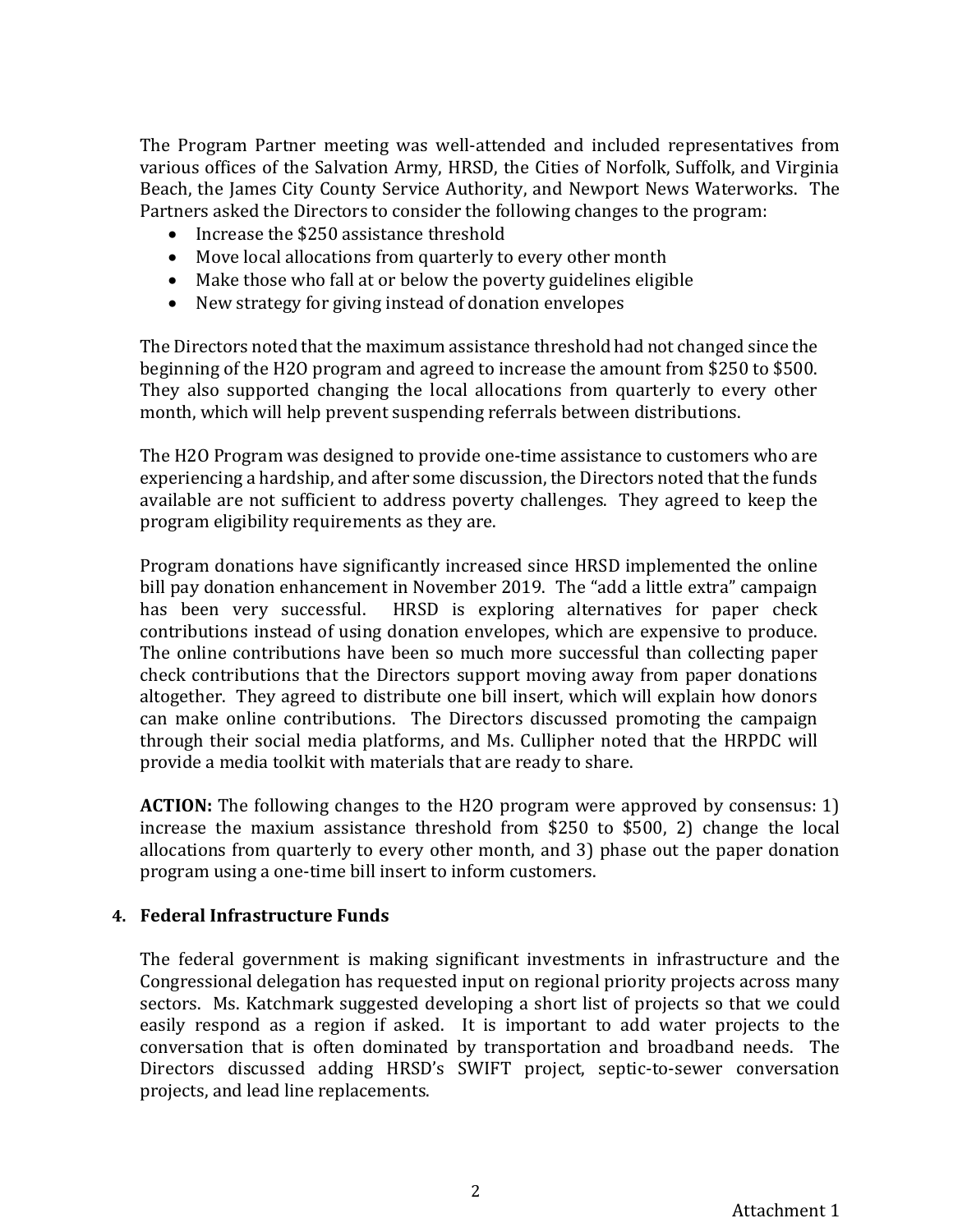**ACTION:** HRPDC staff will followup with an email to ask for input in developing a list of regional priority water infrastructure projects.

# **5. Lead and Copper Rule Follow Up**

Following discussions with the LCR DUC sbcommitte, Ms. Kathcmark asked the Directors if it would be helpful to develop a regional website to document lead inventories and/or an app for multiple utilities to use in field data collections. The Directors discussed the status of their lead line inventories. Several localities have idenitfed most of their lead lines to be in the older developments. The City of Chesapeake worked with Hazen and Sawyer to develop a plan, while the City of Suffolk is using their past knowledge of construction projects to develop their GIS layer.

Ms. Kathmark also asked if the Directors would be interested in conducting a regional survey to determine the public perception of drinking water. Several Committee members noted the importance of developing a survey for a specific reason and readiness to take steps based on the data collected. The Committee did not direct HRPDC staff to work on any efforts at this time.

### **ACTION:** None.

## **6. HRPDC / Mission H2O / New Aqualaw Group**

Aqualaw formed a new group, the Virginia Municipal Drinking Water Association (VMDWA), which may appear to overlap with the work of Ms. Andrea Wortzel and Mission H2O. However, several Directors noted that their work is complimentary. The first meeting of the VMDWA is scheduled for Thursday, May 6, and many Directors had plans to attend even if they had not decided whether to join the association. Mr. Henifin indicated that he appreciated having several groups working to influence sound water policy during General Assembly sessions and is a proponent of the new VMDWA.

The Committee also discussed the best role for the HRPDC moving forward and considerations for a new hire. Ms. Katchmark suggested using consultants for groundwater modeling and have HRPDC staff analyze the data at the last meeting. She will send out a survey to help assess HRPDC's role and overlap with Mission H2O/VMDWA and what tasks and skills are most valuable to the committee.

### **ACTION:** None